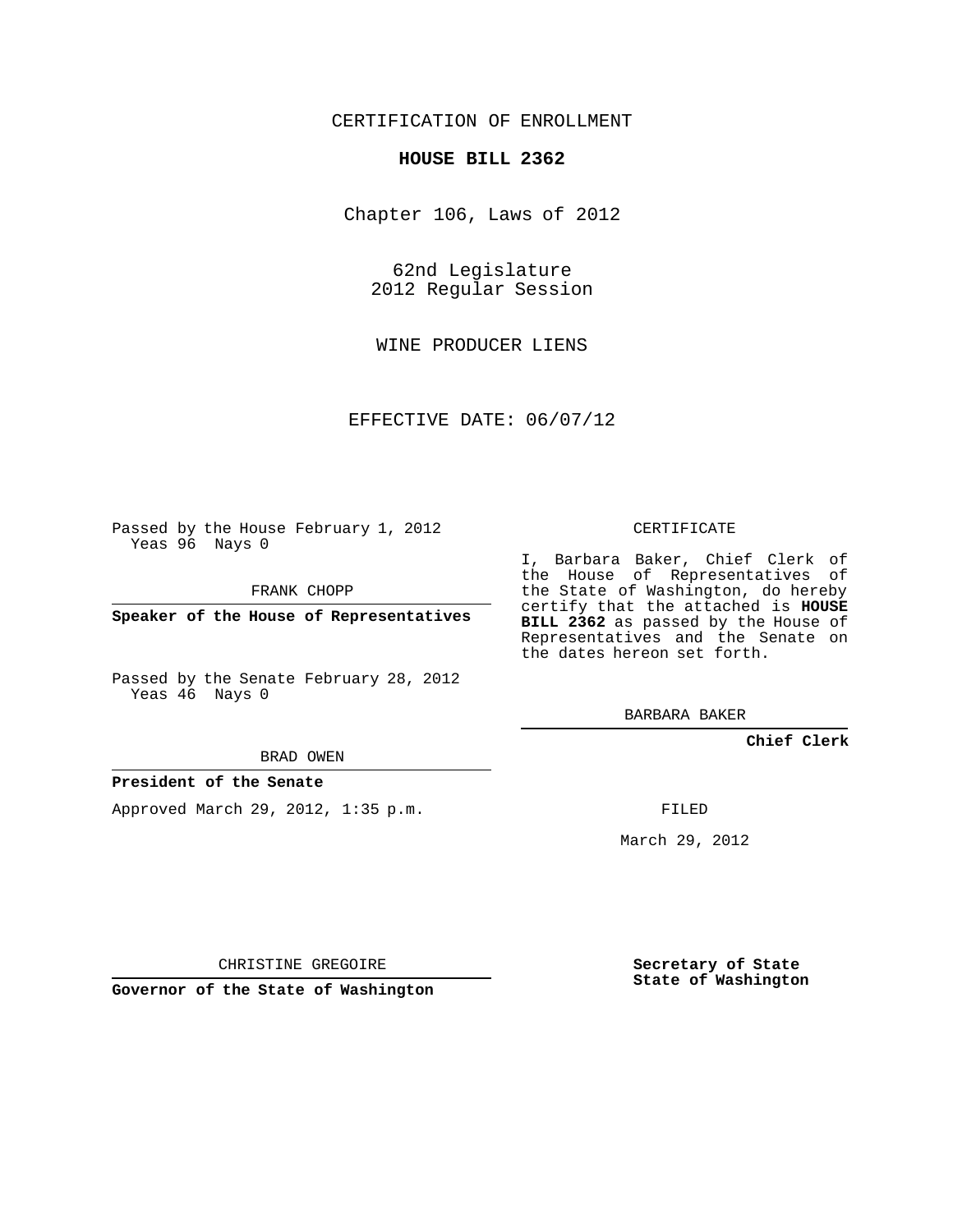# **HOUSE BILL 2362** \_\_\_\_\_\_\_\_\_\_\_\_\_\_\_\_\_\_\_\_\_\_\_\_\_\_\_\_\_\_\_\_\_\_\_\_\_\_\_\_\_\_\_\_\_

\_\_\_\_\_\_\_\_\_\_\_\_\_\_\_\_\_\_\_\_\_\_\_\_\_\_\_\_\_\_\_\_\_\_\_\_\_\_\_\_\_\_\_\_\_

Passed Legislature - 2012 Regular Session

# **State of Washington 62nd Legislature 2012 Regular Session**

**By** Representatives Haler, Blake, and Chandler

Read first time 01/12/12. Referred to Committee on Agriculture & Natural Resources.

 AN ACT Relating to wine producer liens; amending RCW 60.13.010, 60.13.040, 60.13.060, and 60.13.070; and adding new sections to chapter 60.13 RCW.

BE IT ENACTED BY THE LEGISLATURE OF THE STATE OF WASHINGTON:

 **Sec. 1.** RCW 60.13.010 and 2002 c 278 s 1 are each amended to read as follows:

 As used in this chapter, the terms defined in this section have the meanings indicated unless the context clearly requires otherwise.

 (1) "Agricultural product" means any unprocessed horticultural, vermicultural and its by-products, viticultural, berry, poultry, poultry product, grain, bee, or other agricultural products, and includes mint or mint oil processed by or for the producer thereof and hay and straw baled or prepared for market in any manner or form and livestock. When used in RCW 60.13.020, "agricultural product" means horticultural, viticultural, aquacultural, or berry products, hay and straw, milk and milk products, vegetable seed, or turf and forage seed and applies only when such products are delivered to a processor or conditioner in an unprocessed form.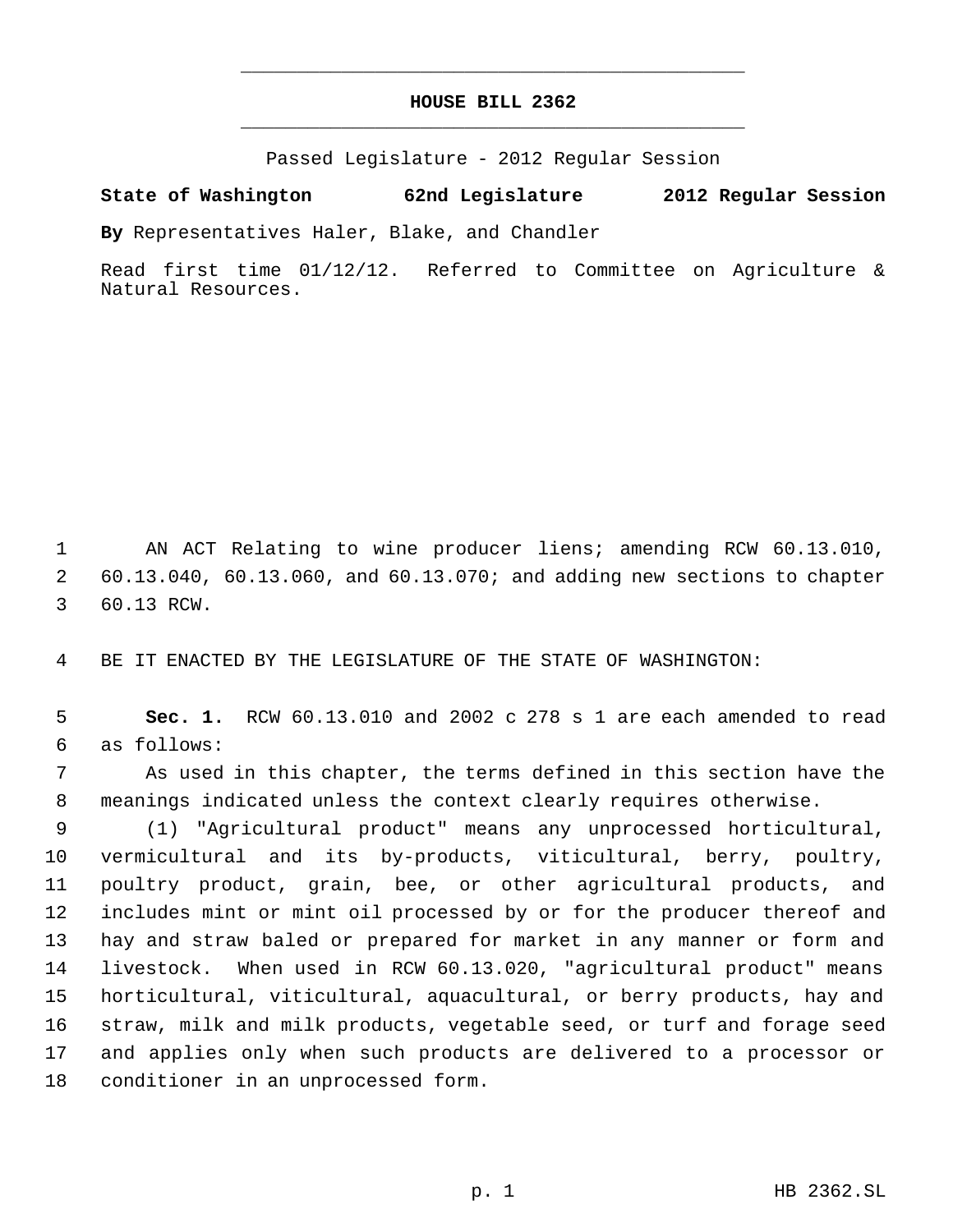(2) "Conditioner," "consignor," "person," and "producer" have the meanings defined in RCW 20.01.010.

 (3) "Delivers" means that a producer completes the performance of all contractual obligations with reference to the transfer of actual or constructive possession or control of an agricultural product to a processor or conditioner or preparer, regardless of whether the processor or conditioner or preparer takes physical possession.

 (4) "Preparer" means a person engaged in the business of feeding livestock or preparing livestock products for market.

 (5) "Processor" means any person, firm, company, or other organization that purchases agricultural products except milk and milk products from a consignor and that cans, freezes, dries, dehydrates, cooks, presses, powders, or otherwise processes those crops in any manner whatsoever for eventual resale, or that purchases or markets milk from a dairy producer and is obligated to remit payment to such dairy producer directly.

 (6) "Commercial fisherman" means a person licensed to fish commercially for or to take food fish or shellfish or steelhead legally caught pursuant to executive order, treaty right, or federal statute.

 (7) "Fish" means food fish or shellfish or steelhead legally caught pursuant to executive order, treaty right, or federal statute.

 (8) "Vinifera grapes" means the agricultural product commonly known as *Vitis vinifera* and those hybrid of *Vitis vinifera* that have predominantly the character of *Vitis vinifera*.

 (9) "Wine producer" means any person or other entity licensed under Title 66 RCW to produce within the state wine from vinifera grapes.

 NEW SECTION. **Sec. 2.** A new section is added to chapter 60.13 RCW to read as follows:

 Starting on the date a producer of vinifera grapes delivers vinifera grapes to a wine producer, the producer has a first priority statutory lien, referred to as a wine producer lien. This wine producer lien shall continue, without filing notice of lien, until sixty days after payment for the product is due and remains unpaid, for the contract price, if any, or the fair market value of the products delivered. The wine producer lien attaches to the vinifera grapes delivered, to the wine producer's inventory, and to the wine producer's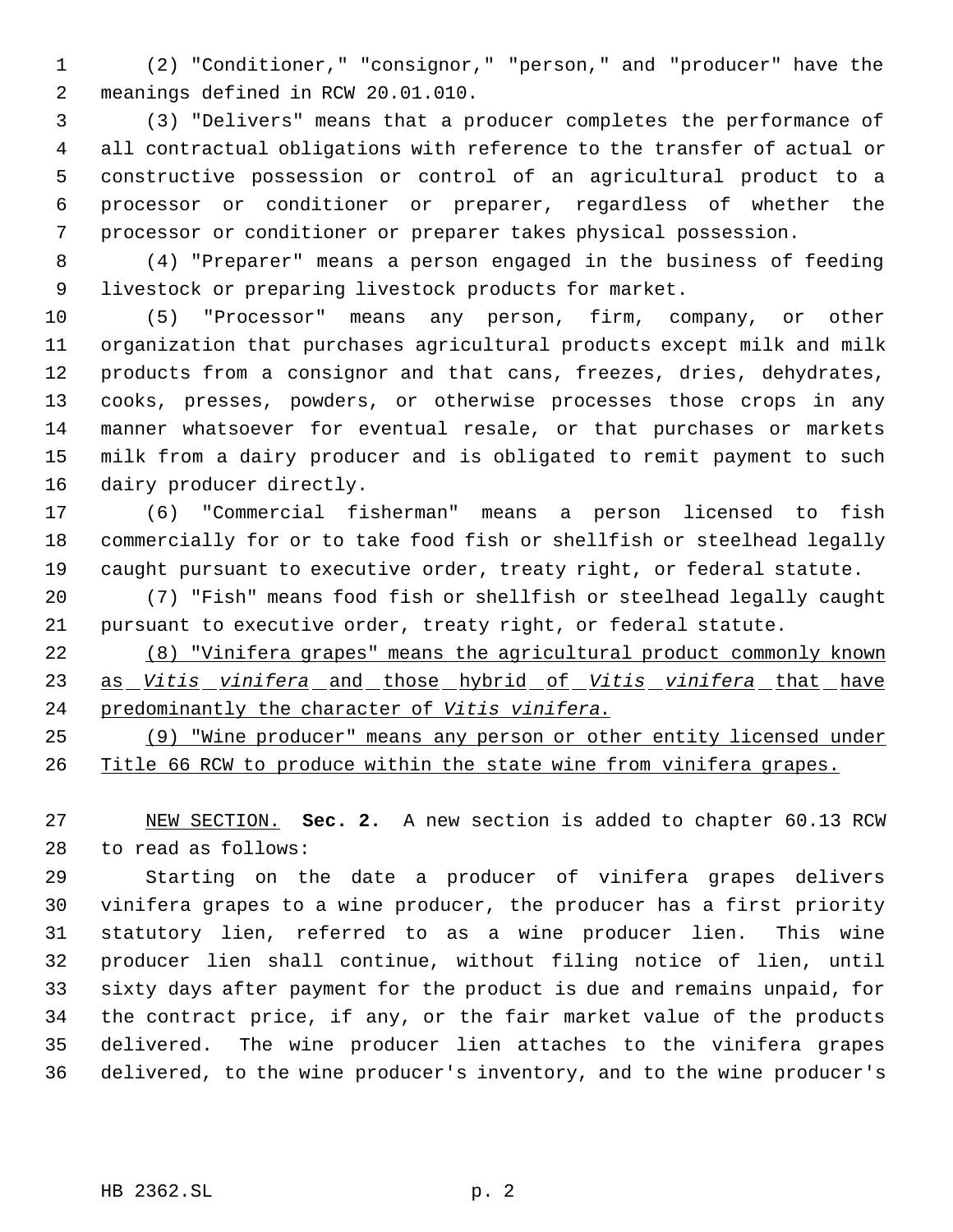accounts receivable. For purposes of this section, payment is due on the date specified in the contract, or if not specified or no contract exists, then within thirty days from time of delivery.

 **Sec. 3.** RCW 60.13.040 and 2002 c 278 s 2 are each amended to read as follows:

 (1) A producer or commercial fisherman claiming a wine producer, processor, or preparer lien may file a statement evidencing the lien 8 with the department of licensing after payment from the wine producer, processor, conditioner, or preparer to the producer or fisherman is due and remains unpaid. For purposes of this subsection and RCW 60.13.050, payment is due on the date specified in the contract, or if not specified, then within thirty days from time of delivery.

 (2) The statement shall be in a record, authenticated by the producer or fisherman, and shall contain in substance the following information:

 (a) A true statement or a reasonable estimate of the amount demanded after deducting all credits and offsets;

18 (b) The name of the wine producer, processor, conditioner, or preparer who received the agricultural product or fish to be charged with the lien;

 (c) A description sufficient to identify the agricultural product or fish to be charged with the lien;

 (d) A statement that the amount claimed is a true and bona fide existing debt as of the date of the filing of the notice evidencing the lien;

 (e) The date on which payment was due for the agricultural product 27 or fish to be charged with the lien; and

 (f) The department of licensing may by rule prescribe standard filing forms, fees, and uniform procedures for filing with, and obtaining information from, filing officers.

 NEW SECTION. **Sec. 4.** A new section is added to chapter 60.13 RCW to read as follows:

 (1)(a) If a statement is filed pursuant to RCW 60.13.040 within sixty days of the date upon which payment from the wine producer is due and remains unpaid, the wine producer lien evidenced by the statement continues its priority over all other liens or security interests upon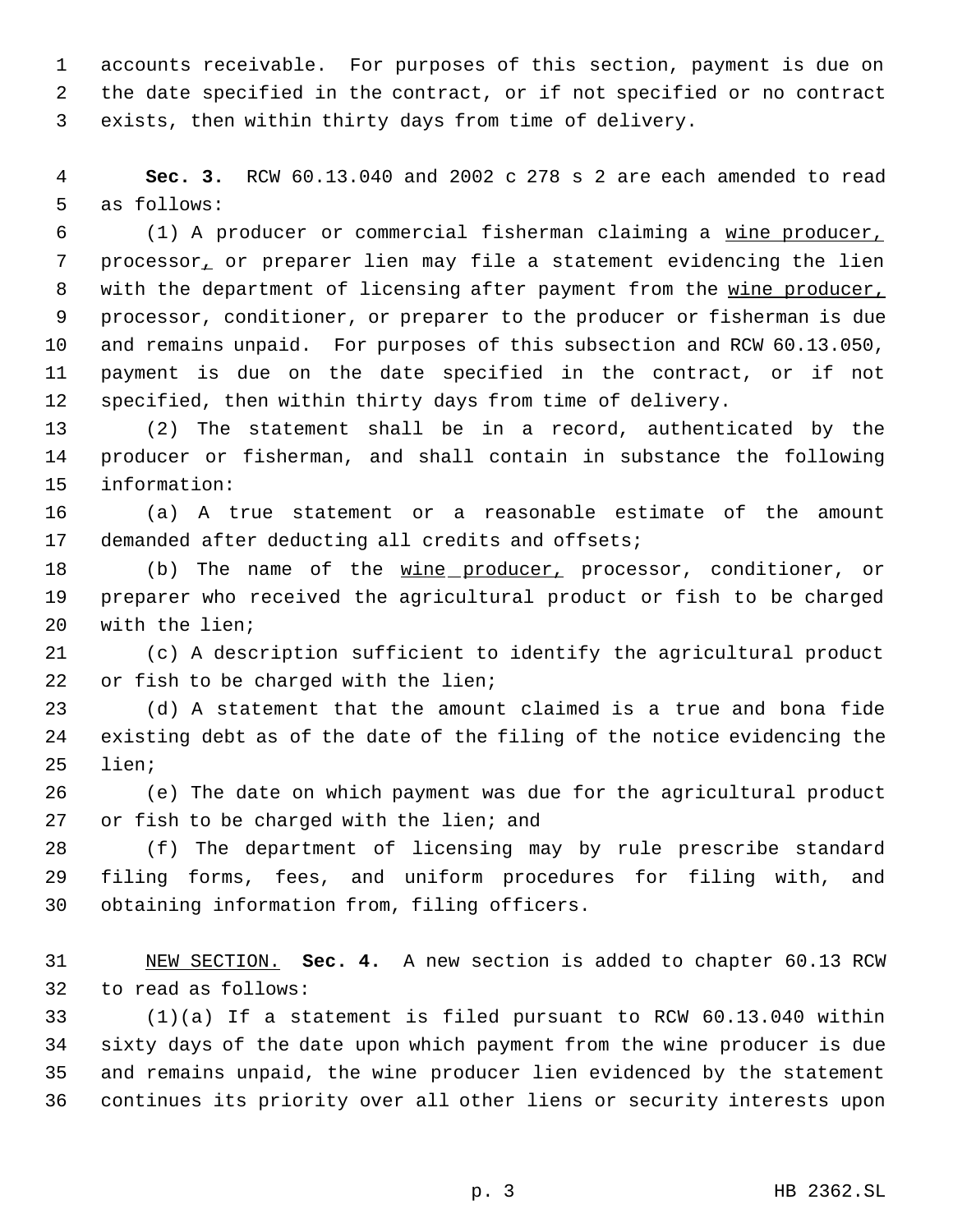the vinifera grapes delivered, inventory, and accounts receivable, except as provided in (b) of this subsection. This priority is without regard to whether the other liens or security interests attached before or after the date on which the wine producer lien attached.

 (b) The wine producer lien is subordinate to liens for taxes or labor perfected before filing of the wine producer lien.

 (2) If the statement provided for in RCW 60.13.040 is not filed within sixty days of the date payment is due and remains unpaid, the wine producer lien thereupon becomes subordinate to:

 (a) A lien that has attached to the vinifera grapes delivered, inventory, or accounts receivable before the date on which the wine 12 producer lien attaches; and

 (b) A perfected security interest in the vinifera grapes delivered, inventory, or accounts receivable.

 **Sec. 5.** RCW 60.13.060 and 2002 c 278 s 3 are each amended to read as follows:

17 (1) The wine producer or processor lien shall terminate twelve months after, and the preparer lien shall terminate fifty days after, the later of the date of attachment or filing, unless a suit to foreclose the lien has been filed before that time as provided in RCW 60.13.070.

 (2) If a statement has been filed as provided in RCW 60.13.040 and the producer or commercial fisherman has received payment for the obligation secured by the lien, the producer or fisherman shall promptly file with the department of licensing a statement declaring that full payment has been received and that the lien is discharged. If, after payment, the producer or fisherman fails to file such statement of discharge within ten days following a request to do so, 29 the producer or fisherman shall be liable to the wine producer, processor, conditioner, or preparer in the sum of one hundred dollars plus actual damages caused by the failure.

 **Sec. 6.** RCW 60.13.070 and 1985 c 412 s 7 are each amended to read as follows:

34 (1) The wine producer, processor, or preparer liens may be foreclosed and enforced by civil action in superior court.